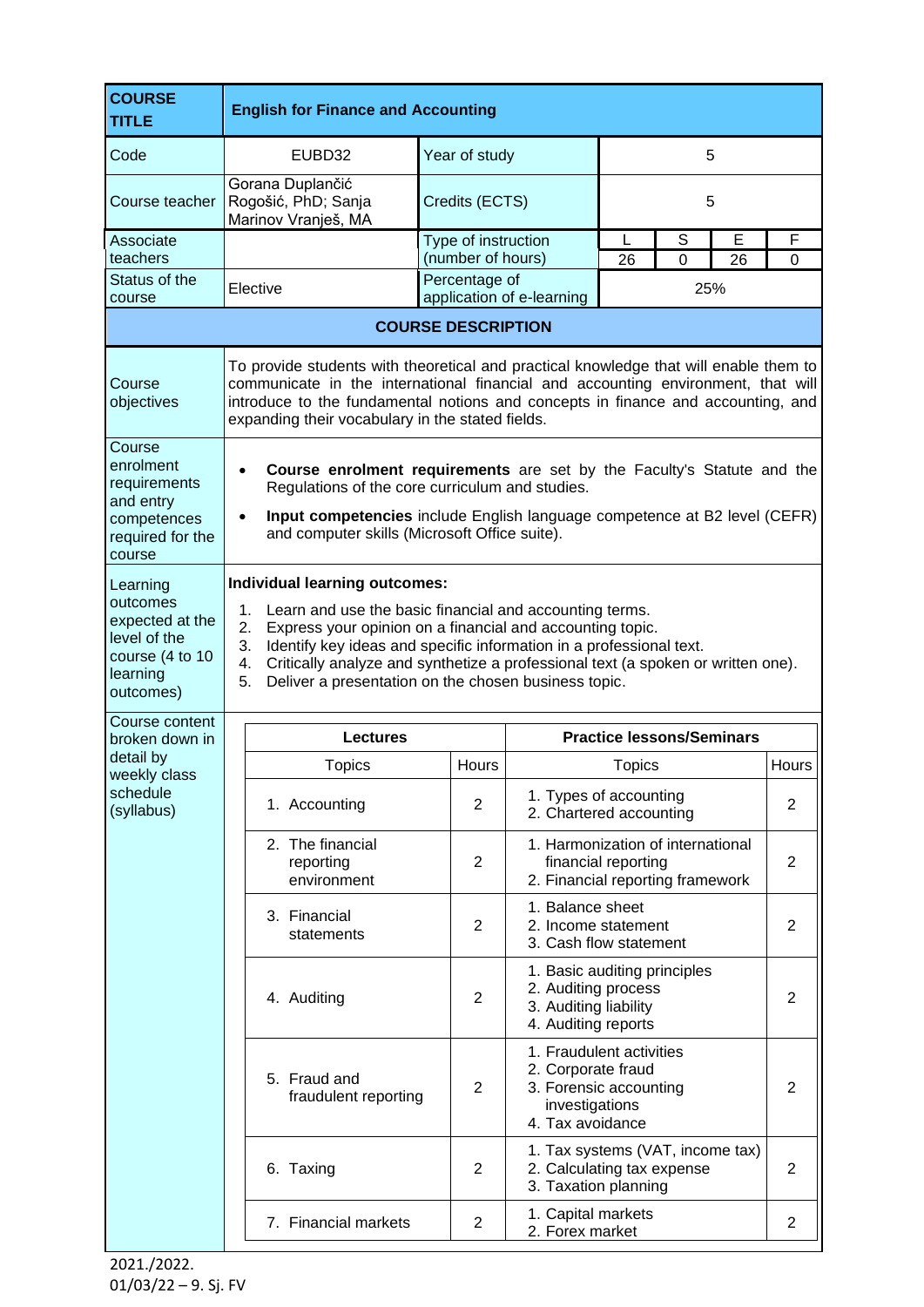|                                                                                |                                                                                                                                                                                                                                                                                                                                                                                                                                                                                                                                                                                                                                                                                                                    |                             |                  |                                                                                                                                  | 3. Venture capital                                                        | 4. Stock exchange                                                                         |                |   |
|--------------------------------------------------------------------------------|--------------------------------------------------------------------------------------------------------------------------------------------------------------------------------------------------------------------------------------------------------------------------------------------------------------------------------------------------------------------------------------------------------------------------------------------------------------------------------------------------------------------------------------------------------------------------------------------------------------------------------------------------------------------------------------------------------------------|-----------------------------|------------------|----------------------------------------------------------------------------------------------------------------------------------|---------------------------------------------------------------------------|-------------------------------------------------------------------------------------------|----------------|---|
|                                                                                |                                                                                                                                                                                                                                                                                                                                                                                                                                                                                                                                                                                                                                                                                                                    | 8. 1 <sup>st</sup> mid-term |                  |                                                                                                                                  | 1 <sup>st</sup> mid-term                                                  |                                                                                           |                |   |
|                                                                                | 9. Financial<br>instruments and<br>investment                                                                                                                                                                                                                                                                                                                                                                                                                                                                                                                                                                                                                                                                      |                             |                  | 1. Stocks (equities or shares)<br>2. Debt (bonds and mortgages)<br>$\overline{2}$<br>3. Alternative investment<br>4. Derivatives |                                                                           |                                                                                           |                | 2 |
|                                                                                | 10. International<br>finance                                                                                                                                                                                                                                                                                                                                                                                                                                                                                                                                                                                                                                                                                       |                             |                  | $\overline{2}$                                                                                                                   | payment                                                                   | 1. International business<br>2. International methods of<br>3. Mergers and acquisitions   |                | 2 |
|                                                                                | 11. Risk management<br>and failure                                                                                                                                                                                                                                                                                                                                                                                                                                                                                                                                                                                                                                                                                 |                             |                  | 2                                                                                                                                | 4. Bankruptcy                                                             | 1. Investment credit rating<br>2. Company insolvency<br>3. Debt management                |                | 2 |
|                                                                                | 12. Corporate<br>restructuring                                                                                                                                                                                                                                                                                                                                                                                                                                                                                                                                                                                                                                                                                     |                             |                  | 1. Integrations<br>2<br>2. Peer assessment                                                                                       |                                                                           |                                                                                           | $\overline{2}$ |   |
|                                                                                | 13. Banking                                                                                                                                                                                                                                                                                                                                                                                                                                                                                                                                                                                                                                                                                                        |                             |                  | 2                                                                                                                                | 1. Central banking<br>2. Monetary policy<br>3. Different types of banking |                                                                                           |                | 2 |
|                                                                                | 14. Insurance                                                                                                                                                                                                                                                                                                                                                                                                                                                                                                                                                                                                                                                                                                      |                             |                  | $\overline{2}$                                                                                                                   | accounting                                                                | 1. Common insurance terms<br>2. Insurance contracts<br>3. General principles of insurance |                | 2 |
|                                                                                | 15.2 <sup>nd</sup> mid-term                                                                                                                                                                                                                                                                                                                                                                                                                                                                                                                                                                                                                                                                                        |                             |                  |                                                                                                                                  | 2 <sup>nd</sup> mid-term                                                  |                                                                                           |                |   |
| Format of<br>instruction                                                       | $\boxtimes$ lectures<br>⊠ independent assignments<br>$\Box$ seminars and workshops<br>$\Box$ multimedia<br>$\boxtimes$ exercises<br>$\Box$ laboratory<br>$\Box$ on line in entirety<br>$\Box$ work with mentor<br>⊠ partial e-learning<br>□<br>(other)<br>$\Box$ field work                                                                                                                                                                                                                                                                                                                                                                                                                                        |                             |                  |                                                                                                                                  |                                                                           |                                                                                           |                |   |
| <b>Student</b><br>responsibilities                                             | Course/signature requirements:<br>Students must meet both requirements to get the signature<br>Regular class attendance (at least 70% (L and E respectively) for full-time<br>1.<br>students and 50% (L and E respectively) for part-time students), which also<br>includes preparation for classes as instructed in class.<br>Regular submission of correctly completed assignments on Moodle or to the<br>2.<br>teacher (content of the assignments is included in mid-term tests and/or the<br>final exam), which is done according by an agreed deadline. A poster or oral<br>presentation is one of the mandatory tasks.<br>Exam requirement:<br>Getting the teacher's signature in the EFST intranet system. |                             |                  |                                                                                                                                  |                                                                           |                                                                                           |                |   |
| Screening<br>student work<br>(name the<br>proportion of<br><b>ECTS</b> credits | Class attendance                                                                                                                                                                                                                                                                                                                                                                                                                                                                                                                                                                                                                                                                                                   | 1                           | Research         |                                                                                                                                  | 1                                                                         | Practical<br>training                                                                     |                |   |
|                                                                                | Experimental<br>work                                                                                                                                                                                                                                                                                                                                                                                                                                                                                                                                                                                                                                                                                               |                             | Report           |                                                                                                                                  |                                                                           | Individual work<br>on assignments                                                         |                | 1 |
| for each activity<br>so that the total                                         | Essay                                                                                                                                                                                                                                                                                                                                                                                                                                                                                                                                                                                                                                                                                                              |                             | Seminar<br>essay | (Other)                                                                                                                          |                                                                           |                                                                                           |                |   |
| number of<br><b>ECTS</b> credits is                                            | <b>Tests</b>                                                                                                                                                                                                                                                                                                                                                                                                                                                                                                                                                                                                                                                                                                       | $2^*$                       | Oral exam        |                                                                                                                                  |                                                                           | (Other)                                                                                   |                |   |
| equal to the<br><b>ECTS</b> value of<br>the course)                            | Written exam                                                                                                                                                                                                                                                                                                                                                                                                                                                                                                                                                                                                                                                                                                       | $\mathbf{2}$                | Project          |                                                                                                                                  |                                                                           | (Other)                                                                                   |                |   |